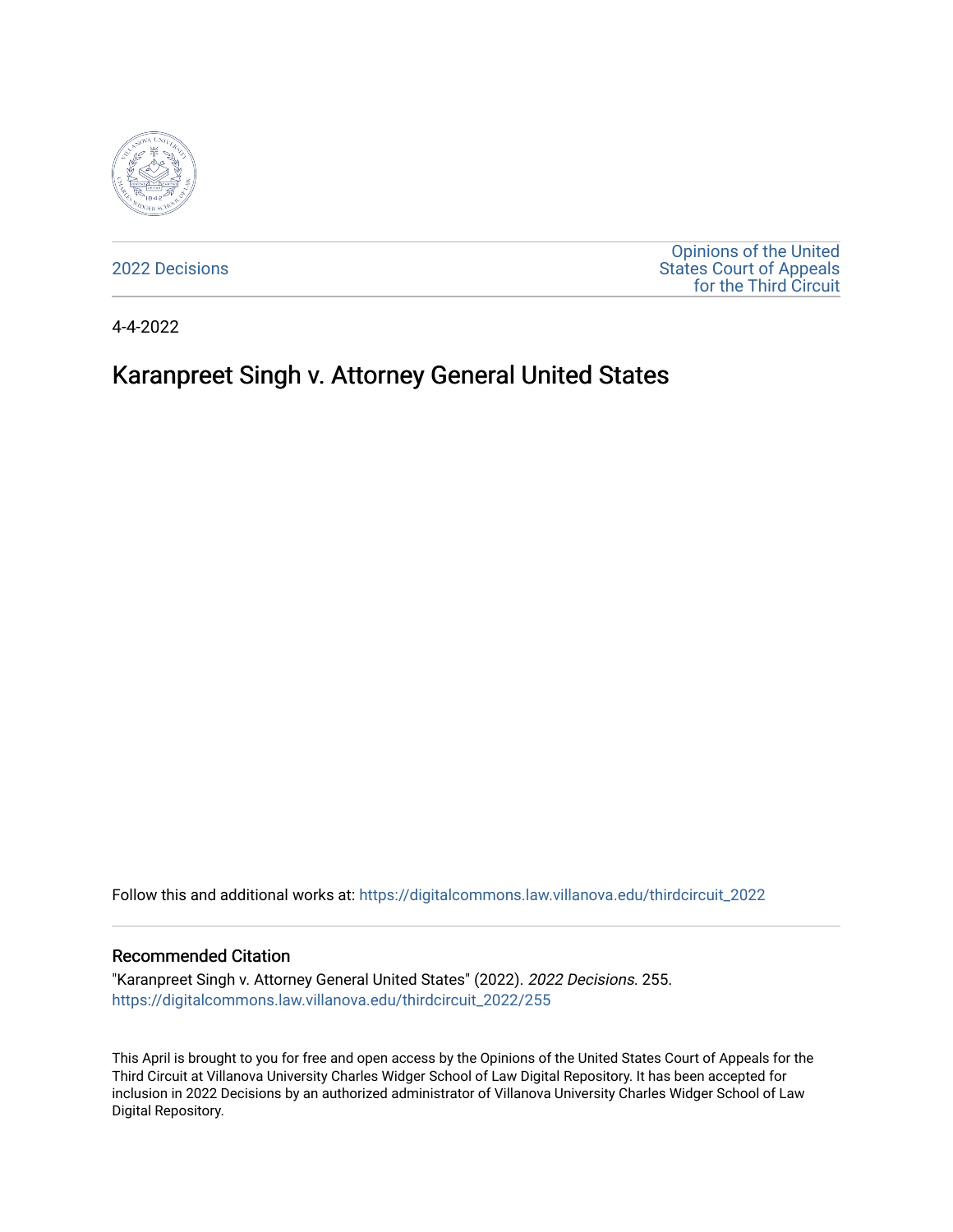#### **NOT PRECEDENTIAL**

#### UNITED STATES COURT OF APPEALS FOR THE THIRD CIRCUIT

 $\mathcal{L}=\mathcal{L}=\mathcal{L}=\mathcal{L}=\mathcal{L}$ 

No. 21-2083 \_\_\_\_\_\_\_\_\_\_\_

## KARANPREET SINGH, Petitioner

v.

## ATTORNEY GENERAL UNITED STATES OF AMERICA \_\_\_\_\_\_\_\_\_\_\_\_\_\_\_\_\_\_\_\_\_\_\_\_\_\_\_\_\_\_\_\_\_\_\_\_

On Petition for Review of an Order of the Board of Immigration Appeals (Agency No. A215-537-131) Immigration Judge: Nicholas A. Martz

Submitted Pursuant to Third Circuit L.A.R. 34.1(a) on March 28, 2022

\_\_\_\_\_\_\_\_\_\_\_\_\_\_\_\_\_\_\_\_\_\_\_\_\_\_\_\_\_\_\_\_\_\_\_\_

Before: KRAUSE, BIBAS, and SCIRICA Circuit Judges

(Opinion filed: April 4, 2022)

\_\_\_\_\_\_\_\_\_\_\_\_\_\_\_\_\_\_\_\_\_\_\_\_\_\_\_\_\_\_\_\_\_\_\_\_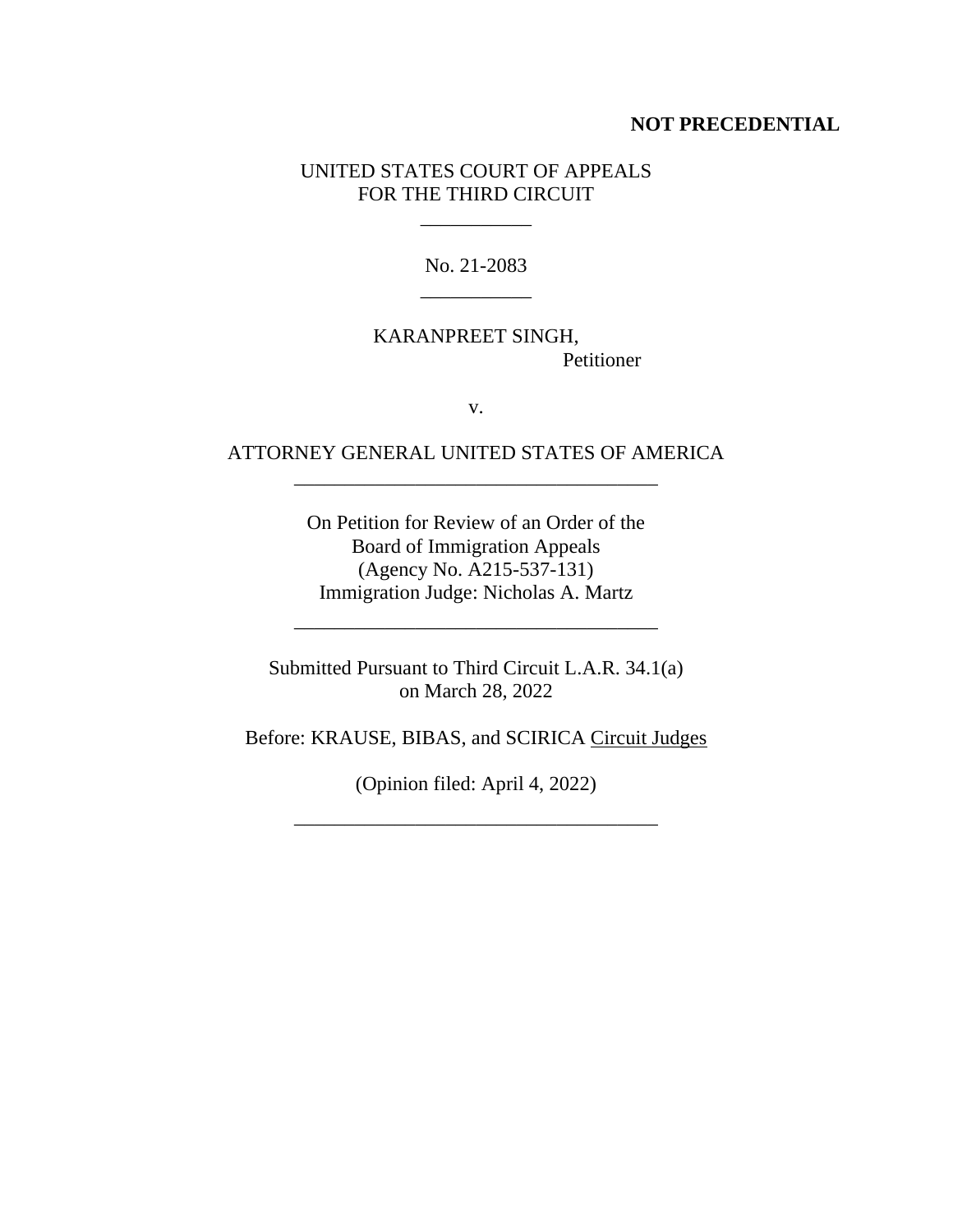## OPINION\* \_\_\_\_\_\_\_\_\_\_\_

\_\_\_\_\_\_\_\_\_\_\_

## PER CURIAM

Karanpreet Singh, proceeding pro se, petitions for review of a decision of the Board of Immigration Appeals ("BIA") dismissing his appeal of an Immigration Judge's ("IJ") order denying his applications for relief from removal. We will deny the petition for review.

Singh is a 20-year-old native and citizen of India. He entered the United States in 2018 at the age of 16. The Department of Homeland Security issued a notice to appear charging that he was subject to removal for being present in the United States without having been admitted or paroled. Through counsel, Singh conceded that he was removable and sought asylum, withholding of removal, and relief under the Convention Against Torture.

Singh, whose religion is Sikh, lived in Punjab, India and supported the Shiromani Akali Dal Amritsar ("SADA") Party.<sup>1</sup> Singh testified that his father joined the party, which fights for Sikh rights, in 2016. Although Singh was too young to join, he attended and promoted party rallies and camps. In January 2018 and in April 2018, following threats to his father, four Congress Party members assaulted Singh. They approached him in a party vehicle, beat him with batons and hockey sticks, and threatened to kill him. Singh did not know the

This disposition is not an opinion of the full Court and pursuant to I.O.P. 5.7 does not constitute binding precedent.

<sup>&</sup>lt;sup>1</sup> To the extent the parties refer to the Shiromani Akali Dal ("SAD") Party as the party that Singh supported, the administrative record reflects that he supported the SADA Party, a "splinter" group of the SAD Party. See A.R. at 285, 416, 436.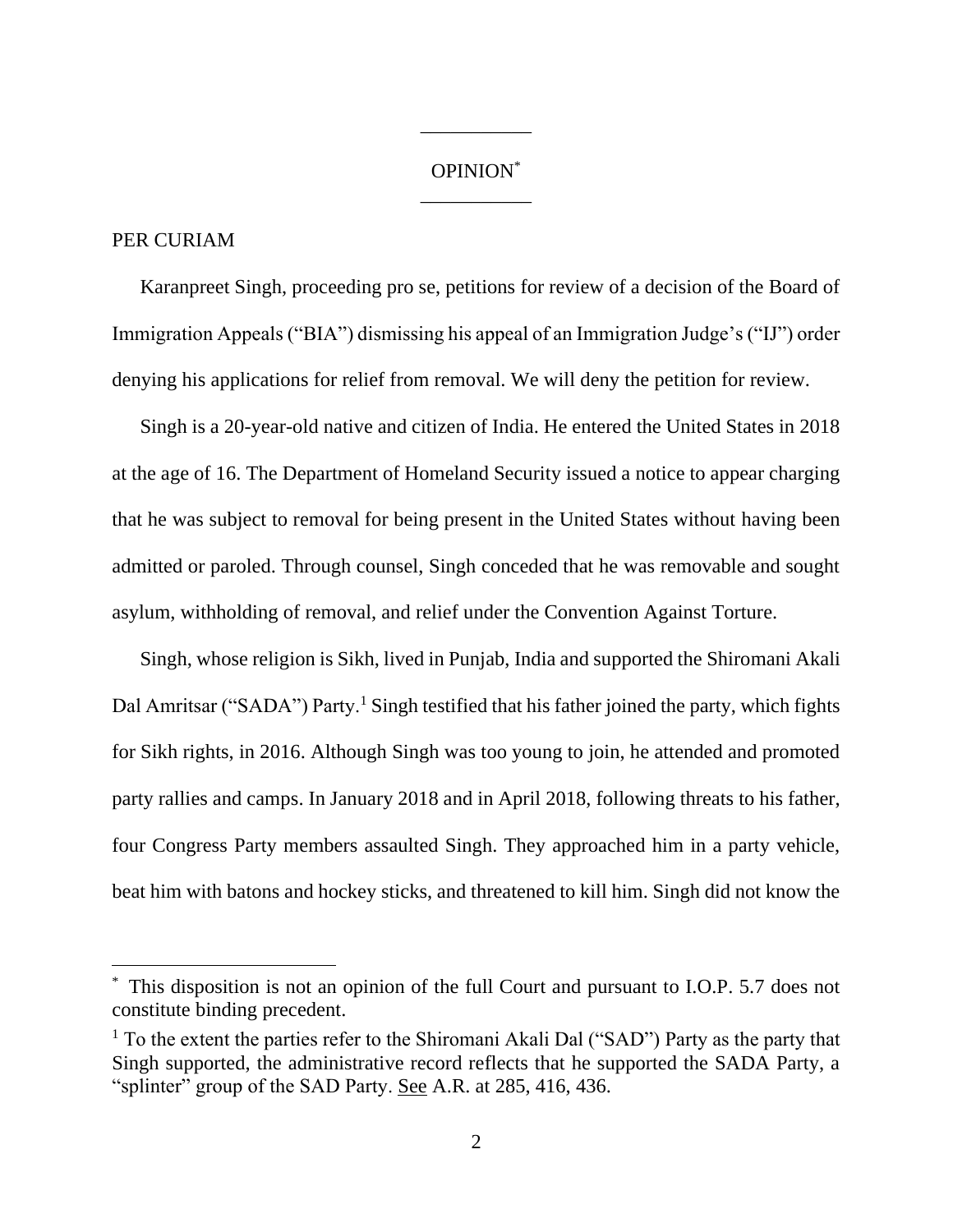men, who demanded that he stop working for the SADA Party and join them. They also asked him to sell drugs. Singh lost consciousness during the second attack. He received medical treatment after both incidents.

Singh did not return to school after the second attack. He left India in May 2018. Singh believed that Congress Party members could find him if he moved to another part of India. Singh testified that in September 2018, Congress Party members beat up his father and asked where he was. Singh's family and others have told him that Congress Party members are still looking for him. The Congress Party is the ruling party in the state of Punjab, but it does not control the national government.

The IJ denied Singh's applications for asylum, withholding of removal, and relief under the CAT. The BIA affirmed the denial of relief on appeal. The BIA agreed with the IJ that, even if Singh established past persecution on account of his political opinion, the Government had rebutted the presumption of a well-founded fear of persecution because Singh could reasonably relocate.<sup>2</sup>

The BIA relied on the IJ's finding that Singh was harmed by private actors—members of the Congress Party—in his village. It noted that, to the extent Singh believed his assailants were associated with the government, the fact that the Congress Party controlled the Punjab government did not mean his attackers were government agents.

<sup>&</sup>lt;sup>2</sup> The BIA did not affirm the IJ's ruling that Singh did not establish past persecution because he did not show that his harm was inflicted by the government or by a person the government was unable or unwilling to control. This ruling was based on a finding that Singh did not credibly testify about what he had told police after the first attack. The BIA decided that this determination was erroneous.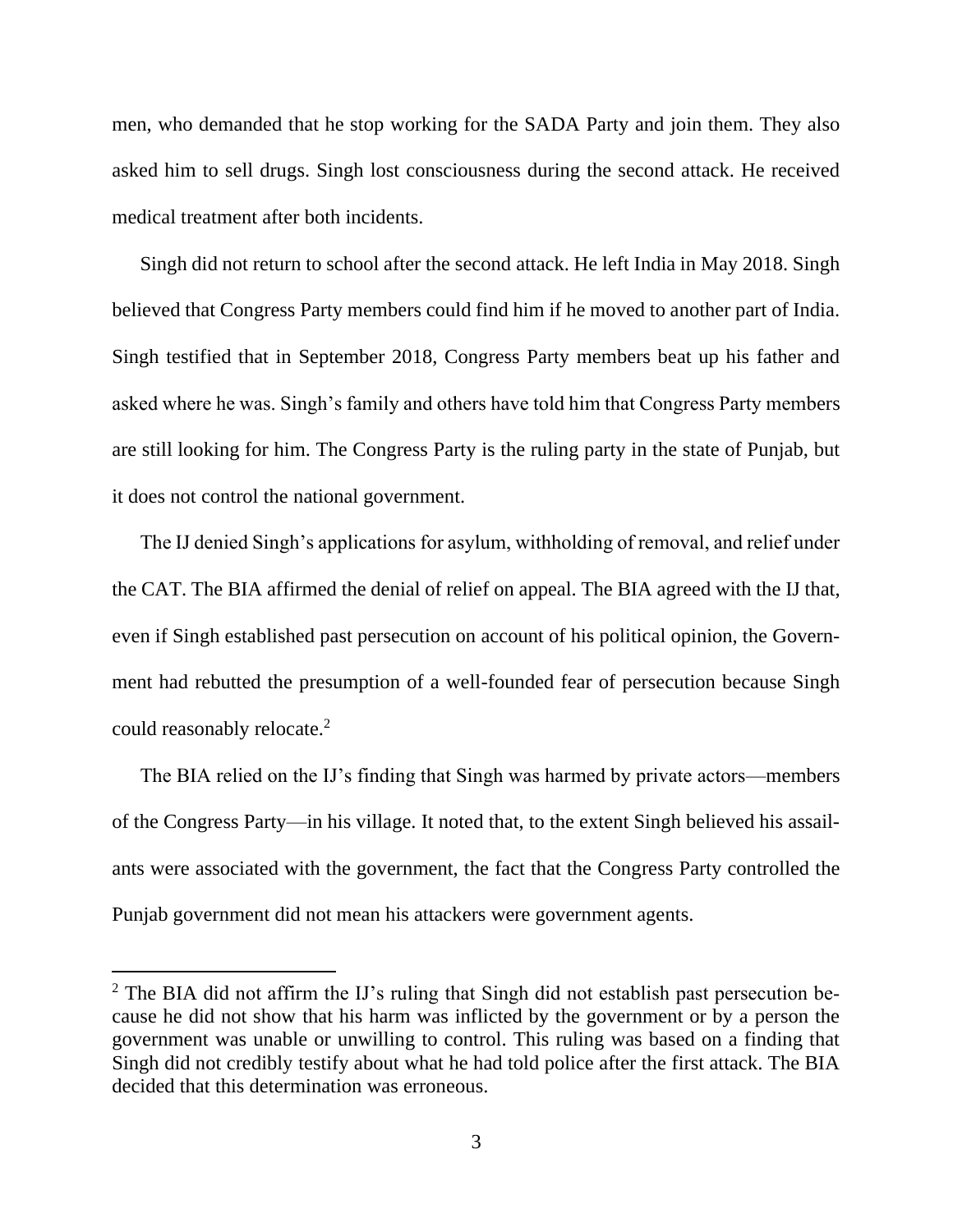The BIA stated that the documentary evidence showed no general risk of harm to members of Singh's political party outside of Punjab other than to high-profile militants.

The BIA rejected Singh's argument that it would be easy for Congress Party members to find him outside of Punjab. It noted, among other things, that India has a population of more than 1.2 billion people and that the Congress Party is not the ruling party in the national government or in most of the country. The BIA found that the evidence did not support Singh's claim that Sikhs or supporters of his political party were subjected to surveillance.

The BIA also agreed with the IJ that it would be reasonable to expect Singh to relocate outside of Punjab. It noted that Singh is a young single man, that there is no evidence he has health problems, and that his native language of Punjabi is spoken in other areas. The BIA stated that there are Sikh communities throughout India, that there are no legal impediments preventing Sikhs from relocating, and that the evidence did not show widespread discrimination against Sikhs outside of Punjab. The BIA recognized that Singh might have difficulty finding a job or owning land in some parts of India, but it was not persuaded that these difficulties would make relocation unreasonable.

The BIA also affirmed the IJ's denial of relief under the CAT. The BIA agreed with the IJ's conclusion that Singh had not established that it is more likely than not that he would be tortured in India by, or with the consent or acquiescence of, a public official. This petition for review followed.

We have jurisdiction pursuant to 8 U.S.C. § 1252(a). We review factual challenges to the denial of Singh's applications for relief under the deferential substantial evidence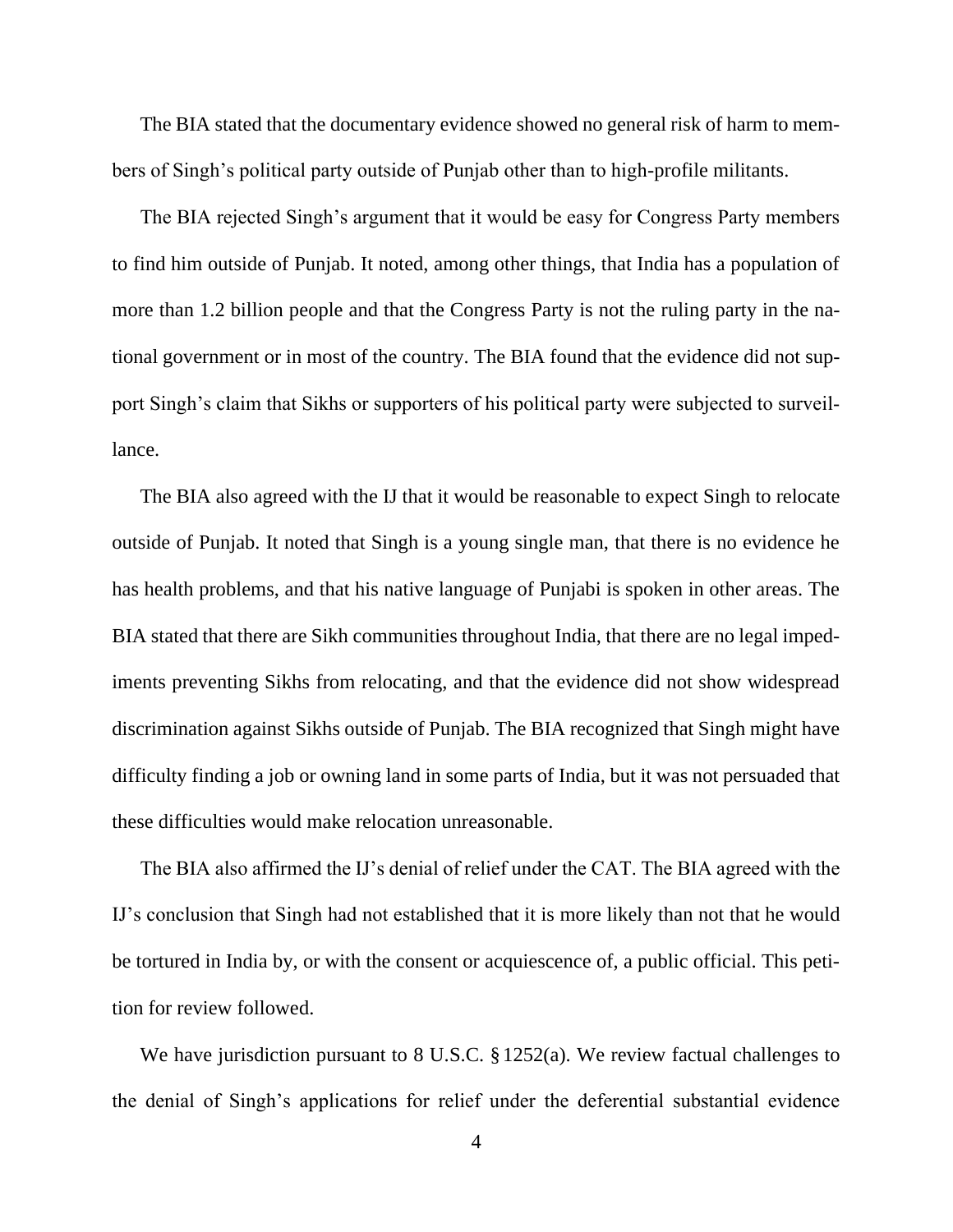standard. See Nasrallah v. Barr, 140 S. Ct. 1683, 1692 (2020) (involving CAT order); Gambashidze v. Ashcroft, 381 F.3d 187, 191 (3d Cir. 2004) (involving relocation finding). Under this standard, "findings of fact are conclusive unless any reasonable adjudicator would be compelled to conclude to the contrary." 8 U.S.C. §1252(b)(4)(B).

Singh disputes the BIA's decision that, even if he established past persecution, the Government rebutted the presumption of a well-founded fear of future persecution by showing that relocation was reasonable. As the BIA recognized, a person who has shown past persecution is presumed to face future persecution. Gambashidze, 381 F.3d at 191. The Government may rebut this presumption by showing that a person can avoid harm by relocating to another part of the country, and that it would be reasonable to expect the person to do so. Id. Under the regulation in effect at the time of Singh's hearing, an IJ considered the totality of the circumstances, which could include "whether the applicant would face other serious harm in the place of suggested relocation; any ongoing civil strife within the country; administrative, economic, or judicial infrastructure; geographical limitations; and social and cultural constraints, such as age, gender, health, and social and familial ties." 8 C.F.R. §1208.13(b)(3) (2020).

Singh contends that relocating is unreasonable because widespread human rights abuses exist in India. He asserts that Sikhs are subjected to discrimination and verbal and physical abuse, that Sikhs and SADA party members are subjected to surveillance, and that certain party leaders were killed in Punjab in 2020. See Pet'r's Brief at 11, 18.

The Government's evidence included a 2018 report by The Law Library of Congress addressing the feasibility of relocation of Sikhs and members of the SADA Party. See A.R.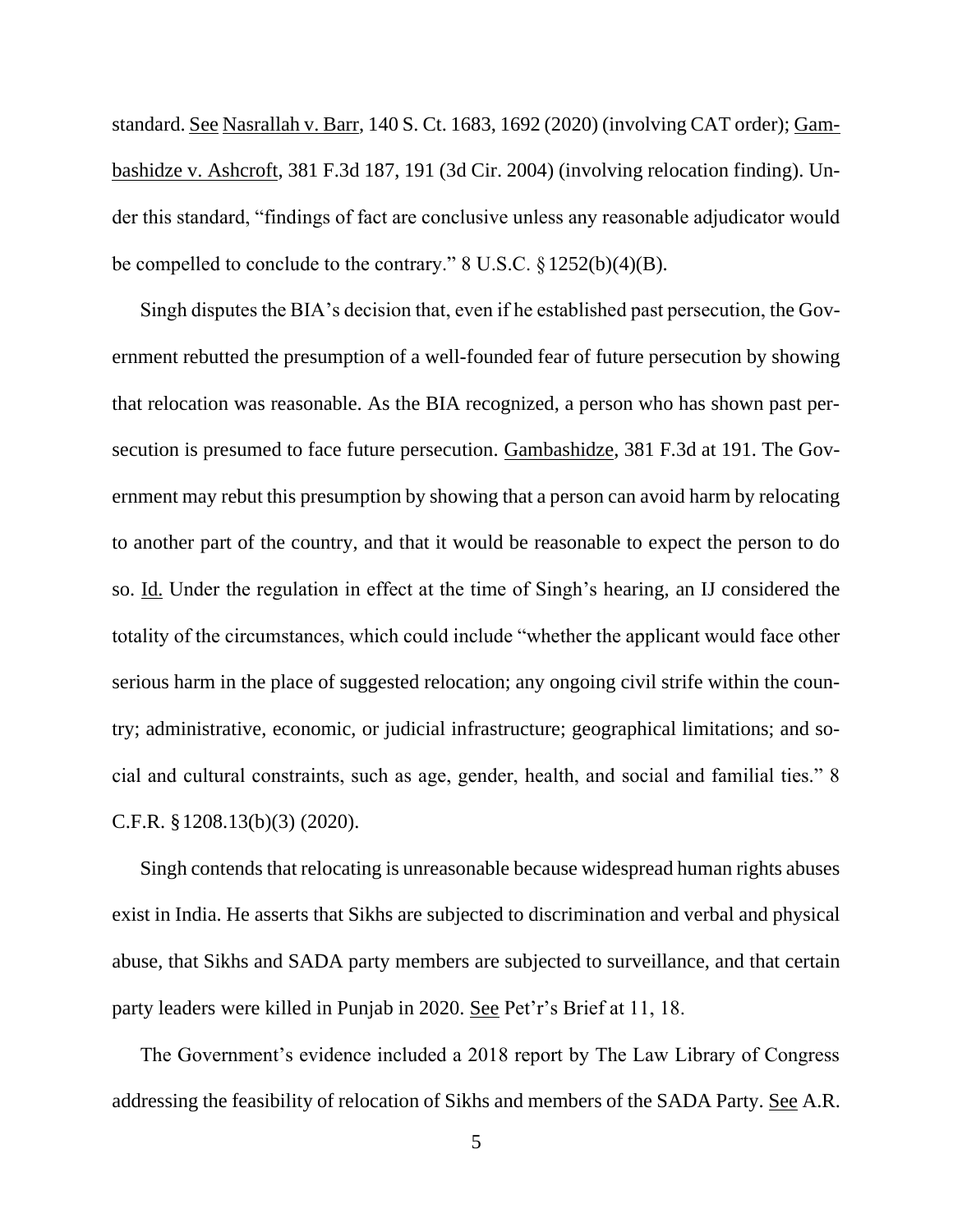at 276-85. The report reflects that there are no legal obstacles to relocation by Sikhs, that there are sizable Sikh communities outside of Punjab, and that relocation is feasible when a person is not of interest to central authorities. While the report notes that most sources address the relocation of Sikhs as opposed to SADA Party members, it states that only those members who are deemed high-profile militants are at risk. And the report reflects that Sikhs and SADA Party members are not tracked, with the possible exception of persons targeted by the Punjab police. Although some of the materials relied upon in the report were not recently published, other country conditions evidence is consistent with these materials or not to the contrary.<sup>3</sup>

As the BIA recognized, the report notes practical challenges to relocation by Sikhs, who are identifiable by their dress and Punjabi accent. Those who are unskilled and uneducated will have difficulty finding work and certain parts of the country would pose language barriers and limit the ownership of land. However, in light of the evidence of significant Sikh communities outside of Punjab and the lack of evidence showing that Singh is of interest to central authorities or the police, the record does not compel a conclusion contrary to that of the BIA.

Singh also argues that the BIA erred in affirming the denial of CAT relief because the police took no action when he went to them after the first attack. He disputes that he would not be tortured with the acquiescence of a public official. The BIA, however, did not

<sup>&</sup>lt;sup>3</sup> Insofar as the BIA stated that the party Singh supported is allied with the Bharatiya Janata Party ("BJP"), which heads the coalition controlling the national government, the record reflects that the SAD Party, not the SADA Party, was allied with the BJP. A news article states that the SAD Party pulled out of the alliance in 2020. See A.R. at 503.